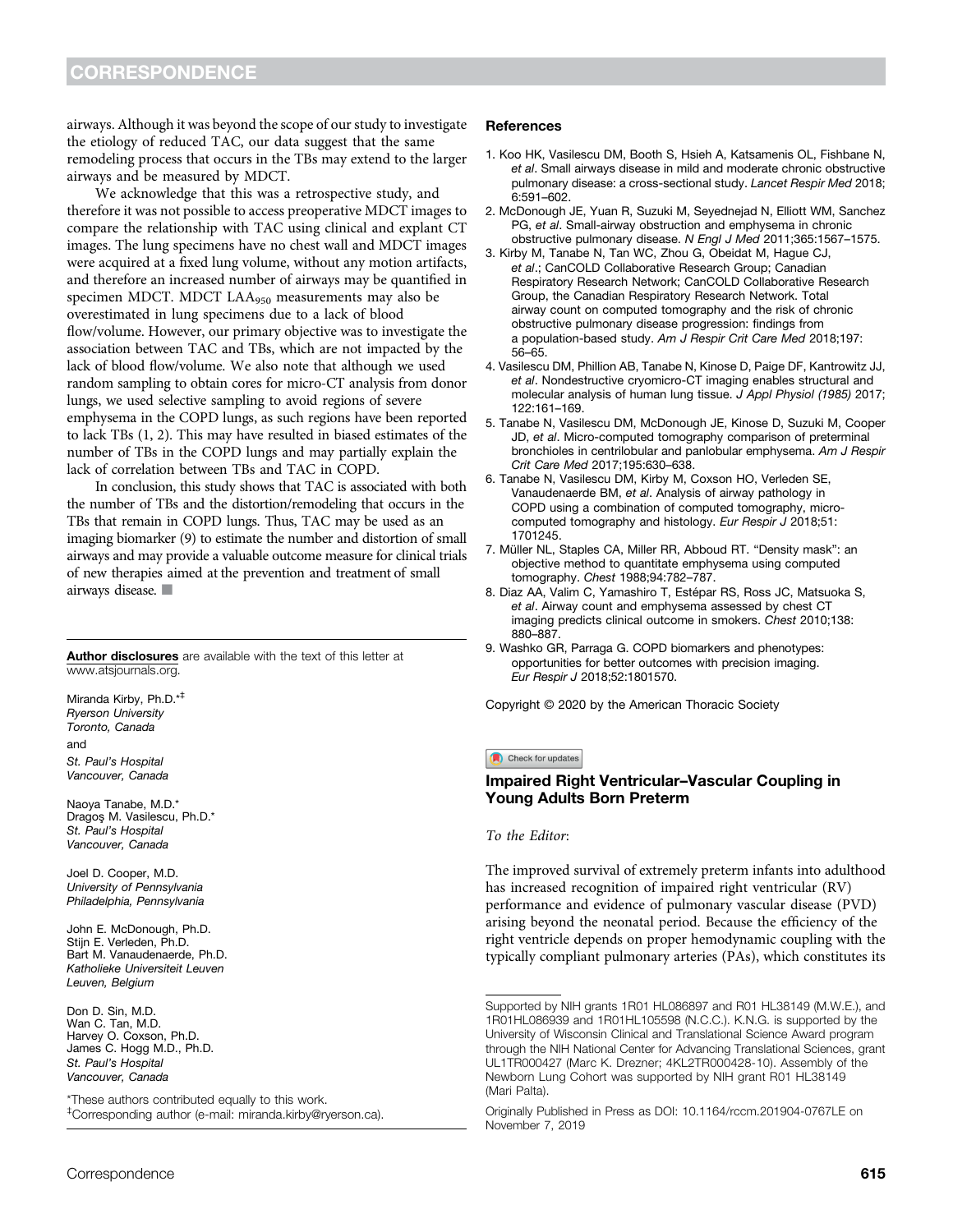afterload, a comprehensive evaluation of RV–PA coupling is central in the characterization of cardiopulmonary function (1). Recent work from our group demonstrated that prematurity leads to RV dysfunction and early evidence of PVD in young adulthood, but little is known regarding the long-term impact on RV–PA coupling (2). This coupling interaction was not available to report in our original study or a previously reported abstract (2, 3). We hypothesize that young adults born preterm have subclinical RV dysfunction with impaired RV–PA coupling.

We analyzed prospectively acquired data from our original study (2), obtained from adults who were born premature ( $n = 10$ , five male; current age  $26.9 \pm 0.3$  yr; gestational age  $28.6 \pm 0.9$  wk) and were recruited from the Newborn Lung Project, which includes a cohort of infants who were born in Wisconsin and Iowa between 1988 and 1991 and were longitudinally followed. Control subjects were born at term ( $n = 9$ , seven male; current age  $25.8 \pm 0.3$  yr; gestational age  $40.2 \pm 0.2$  wk) and recruited from the general population. The Institutional Review Board of the University of Wisconsin–Madison School of Medicine and Public Health approved all procedures. Informed consent was obtained from all subjects.

RV–PA coupling can be calculated as the ratio of end-systolic elastance (Ees, a measure of contractility) to effective arterial elastance (Ea, a measure of RV afterload). In this study, RV and PA pressure traces were obtained using two 3.5F high-fidelity, solidstate pressure sensor catheters (Mikro-Cath; Millar) at a sampling rate of 1 kHz. Cardiac magnetic resonance (CMR) images were acquired on a clinical 3T scanner (M750; GE Healthcare). ECGgated, balanced, steady-state, free-precession images through the entire heart and two-dimensional phase-contrast images of the main PA (MPA) and aorta (Ao) were acquired. Images were manually contoured using Segment software (Medviso) to measure RV volumes and the relative area change of the MPA and Ao, calculated as  $[\frac{\text{Maximal area}-\text{Minimal area}}{\text{Maximal area}}]$ . The ventricular stroke volume (SV) calculated as end-diastolic volume  $-$  end-systolic volume (ESV) was comparable to the SV derived from the MPA and Ao : flow  $\left[\frac{\text{Q}}{\text{Heart}}\right]$  Rate

The elastance relationship was calculated using the single-beat method from right heart catheterization, with Ees and Ea estimated as  $\left[\frac{\text{Piso-Pes}}{\text{SV}}\right]$  and  $\left[\frac{\text{Pes}}{\text{SV}}\right]$ , respectively (4, 5), where Pes is the endsystolic pressure. Piso represents the peak value of the interpolated sine wave from the two isovolumic portions of the second derivative of the RV pressure waveform (6). Because  $\left[\frac{Ees}{Ea}\right]$  can be simplified by omitting SV, RV–PA coupling becomes dependent on "pressure only" and can be calculated as  $[\frac{\text{Piso}}{\text{Pees}}-1]$ . Similarly,  $[\frac{\text{Ees}}{\text{Ea}}]$ can be simplified by omitting Pes and becomes dependent on "volume only" as calculated by  $\left[\frac{\text{SV}}{\text{ESV}}\right]$  (4, 7). In addition, PA pressure and flow waveforms were used to determine the characteristic impedance,  $Z<sub>C</sub>$ , a measure of proximal stiffness in the absence of wave reflections, and  $Z_0$ , the total pulmonary vascular resistance. Lastly, diastolic function was assessed via the relaxation time constant,  $\tau_{\text{weights}}$ .

All data are reported here as mean  $\pm$  SE. Results were analyzed via two-sample t tests, and Grubbs' test was performed to remove outliers. A P value of  $\leq 0.05$  was used to indicate statistical significance. All analyses were conducted with IBM SPSS Statistics software version 23.

Baseline characteristics are recorded in Table 1. Volumes calculated from the CMR images revealed no statistical differences

|  | <b>Table 1.</b> Baseline Characteristics |
|--|------------------------------------------|
|  |                                          |

|                                                                                                                                                                                                           | <b>Term-Born</b><br><b>Young Adults</b>                                                                                                                                       | <b>Preterm-Born</b><br><b>Young Adults</b>                                                                                                                                    | P<br>Value                                                              |
|-----------------------------------------------------------------------------------------------------------------------------------------------------------------------------------------------------------|-------------------------------------------------------------------------------------------------------------------------------------------------------------------------------|-------------------------------------------------------------------------------------------------------------------------------------------------------------------------------|-------------------------------------------------------------------------|
| Anthropometric data<br>Gestational age,<br>wk                                                                                                                                                             | $n = 9$<br>$40.22 \pm 0.14$                                                                                                                                                   | $n = 10$<br>$28.60 \pm 0.86$                                                                                                                                                  | < 0.001                                                                 |
| Current age, yr<br>BSA, $m2$<br>Sex, male, <i>n</i> (%)                                                                                                                                                   | $25.78 \pm 0.26$<br>$1.90 \pm 0.05$<br>7 (78%)                                                                                                                                | $26.90 \pm 0.27$<br>$1.82 \pm 0.07$<br>5 (50%)                                                                                                                                | 0.011<br>>0.1<br>>0.1                                                   |
| Structure and<br>function                                                                                                                                                                                 | $n = 6-9$                                                                                                                                                                     | $n = 8 - 10$                                                                                                                                                                  |                                                                         |
| HR, bpm<br>MPA max area,<br>$\text{cm}^2/\text{m}^2$                                                                                                                                                      | $73 \pm 4$<br>$3.95 \pm 0.13$                                                                                                                                                 | $85 \pm 4$<br>$4.37 \pm 0.10$                                                                                                                                                 | 0.089<br>0.023                                                          |
| <b>MPA RAC</b><br>Ao max area,<br>$\text{cm}^2/\text{m}^2$                                                                                                                                                | $0.36 \pm 0.02$<br>$3.68 \pm 0.20$                                                                                                                                            | $0.33 \pm 0.02$<br>$3.56 \pm 0.22$                                                                                                                                            | >0.1<br>>0.1                                                            |
| Ao RAC<br>(MPA/Ao)/BSA,<br>$m^{-2}$                                                                                                                                                                       | $0.22 \pm 0.03$<br>$0.56 \pm 0.03$                                                                                                                                            | $0.21 \pm 0.02$<br>$0.71 \pm 0.06$                                                                                                                                            | >0.1<br>0.053                                                           |
| RV EDVi, ml/m <sup>2</sup><br>RV ESVi, ml/m <sup>2</sup><br>RV SVi, $ml/m2$<br><b>RV EF</b><br>LV EDVi, ml/m <sup>2</sup><br>LV ESVi, ml/m <sup>2</sup><br>LV SVi, ml/m <sup>2</sup><br>IVFF<br>LV SV/ESV | $85.54 \pm 2.45$<br>$32.55 \pm 0.87$<br>$52.99 \pm 2.20$<br>$0.62 \pm 0.01$<br>$89.61 \pm 3.51$<br>$33.95 \pm 1.35$<br>$55.66 \pm 2.65$<br>$0.62 \pm 0.01$<br>$1.65 \pm 0.07$ | $80.55 \pm 2.23$<br>$32.97 \pm 0.98$<br>$47.58 \pm 1.36$<br>$0.59 \pm 0.01$<br>$82.39 \pm 2.16$<br>$32.53 \pm 1.03$<br>$49.86 \pm 1.29$<br>$0.61 \pm 0.01$<br>$1.54 \pm 0.03$ | >0.1<br>>0.1<br>0.056<br>0.041<br>>0.1<br>>0.1<br>0.075<br>>0.1<br>>0.1 |
| Cardiopulmonary<br>hemodynamics                                                                                                                                                                           | $n = 5 - 9$                                                                                                                                                                   | $n = 4 - 10$                                                                                                                                                                  |                                                                         |
| mPAP, mm Hg<br>Piso, mm Hg<br>Pes, mm Hg<br>Ea, mm Hg/ml<br>Ees, mm Hg/ml<br>$Z_{C}$ , mm Hg · s/ml<br>$Z_0$ , mm Hg · s/ml<br>$\tau_{\text{weiss}}$ , ms                                                 | $14.0 \pm 1.2$<br>$29.3 \pm 1.9$<br>$11.2 \pm 1.6$<br>$0.11 \pm 0.02$<br>$0.18 \pm 0.02$<br>$1.22 \pm 0.35$<br>$1.97 \pm 0.25$<br>$27.46 \pm 2.76$                            | $20.33 \pm 1.3$<br>$33.9 \pm 4.5$<br>$17.9 \pm 1.9$<br>$0.20 \pm 0.02$<br>$0.16 \pm 0.04$<br>$1.07 \pm 0.27$<br>$2.96 \pm 0.21$<br>$42.25 \pm 6.05$                           | 0.003<br>>0.1<br>0.030<br>0.035<br>>0.1<br>>0.1<br>0.014<br>0.085       |

Definition of abbreviations: Ao = aorta; BSA = body surface area; Ea = effective arterial elastance; EDVi = end-diastolic volume index (EDV/BSA); Ees = end-systolic elastance; EF = ejection fraction (SV/EDV); ESVi = end-systolic volume index (ESV/BSA); HR = heart rate; LV = left ventricle; MPA = main pulmonary artery; mPAP = mean pulmonary artery pressure; Pes = end-systolic pressure; Piso = isovolumetric pressure obtained from the single-beat method: RAC = relative area change:  $RV =$  right ventricle; SVi = stroke volume index (SV/BSA);  $\tau_{\text{weights}} =$  time constant of ventricular relaxation;  $Z_C$  = characteristic impedance;  $Z_0$  = zero Hz impedance.

Data are shown as mean  $\pm$  SE. Bold indicates  $P < 0.05$ .

in the body surface area indexed chamber volumes (end-diastolic volume index and ESV index) between the preterm and term-born subjects.

Pressure waveform analysis revealed that preterm subjects had increased total pulmonary vascular resistance  $(Z_0)$  that contributed to increased RV afterload  $(0.11 \pm 0.02 \text{ vs. } 0.20 \pm 0.02 \text{ mm Hg/ml};$  $P = 0.035$ ). This contributed to increased Pes (11.2  $\pm$  1.6 vs.  $17.9 \pm 1.9$  mm Hg;  $P = 0.030$ ) and reduced RV ejection fraction  $(0.62 \pm 0.01 \text{ vs. } 0.59 \pm 0.01; P = 0.041)$  and RV stroke volume index  $(52.99 \pm 2.20 \text{ vs. } 47.58 \pm 1.36 \text{ ml/m}^2; P=0.056)$ , which could indicate the beginning stages of RV systolic dysfunction.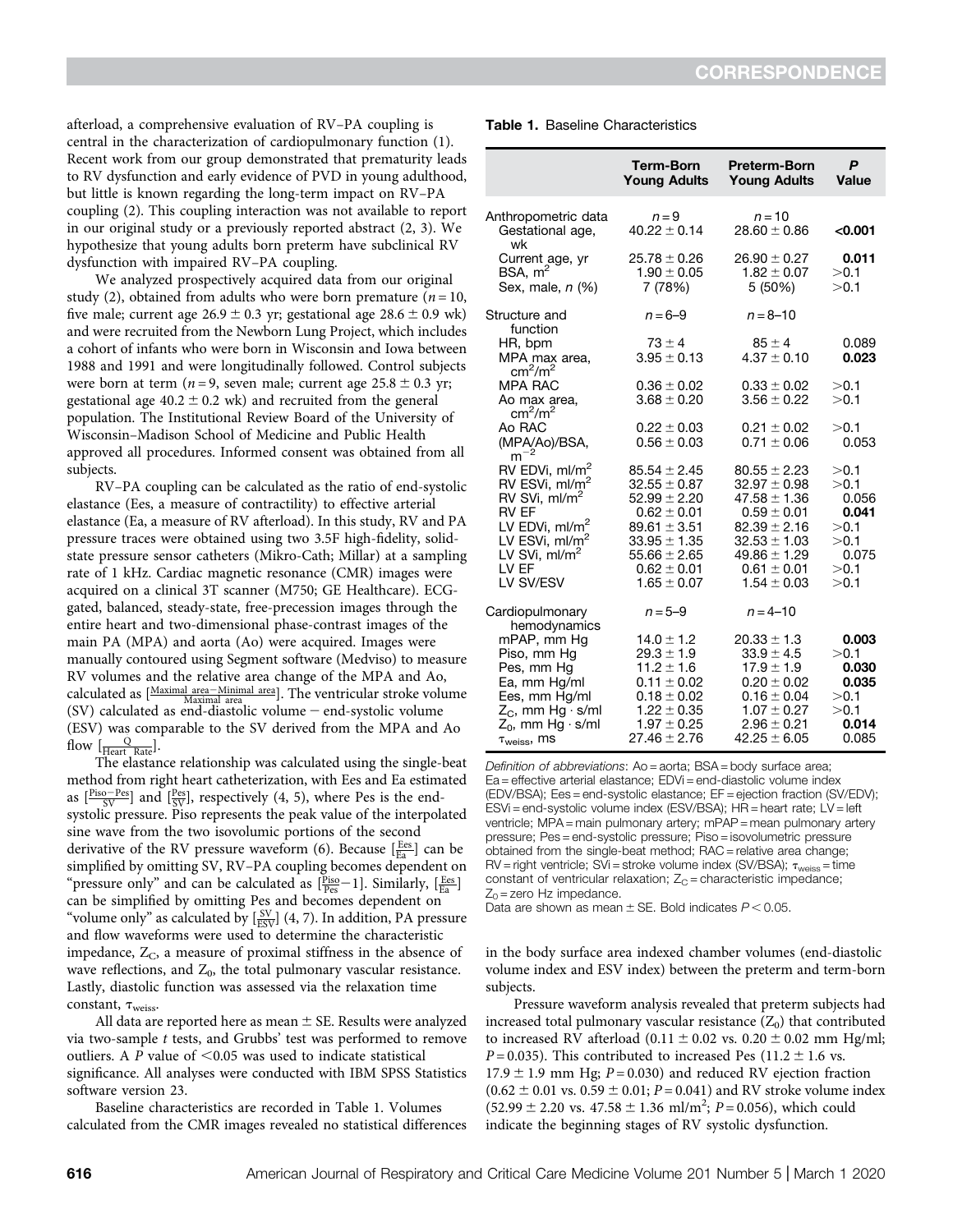Analysis of the CMR phase-contrast images revealed increased PA dilation in preterm subjects, whereas the Ao area was comparable between the preterm and term-born subjects. However, no difference in the stiffness of the PA was measured between the preterm and term-born subjects, as estimated noninvasively via the relative area change and invasively by the characteristic impedance,  $Z_C$ .

Preterm subjects had an increased RV relaxation time constant,  $\tau_{\text{weis}}$  (27.46  $\pm$  2.76 vs. 42.25  $\pm$  6.05 ms; P = 0.085), suggesting reduced RV diastolic function. Lastly, no compensatory changes in RV contractility were observed in preterm subjects. Maintained contractility with increased RV afterload led to reduced RV–PA coupling as calculated by both the pressure- and volume-only methods (Figure 1). Good agreement was found between the two methods (Pearson coefficient  $R^2 = 0.78$ ;  $P < 0.001$ ).

Although the preterm subjects in this study were healthy, active individuals, they demonstrated early signs of RV systolic and diastolic dysfunction and decreased RV–PA coupling. Several preterm subjects also presented with PA pressures consistent with pulmonary hypertension (2). This study was not designed to address the causation or mechanistic progression of reduced RV–PA coupling; however, we previously demonstrated mitochondrial DNA damage and dysregulated biogenesis in a rat model of prematurity-related lung disease (8). These animals also developed RV–PA uncoupling in a setting of modest pulmonary hypertension, which we proposed represents an intrinsic RV insult of prematurity. Future studies are needed to test these mechanisms.

The results of this study should be interpreted within the framework of its inherent limitations, primarily the small sample size and the asynchronous acquisition of RV pressures and volumes. The single-beat method was not validated against the gold-standard, multibeat method with a preload reduction in



Figure 1. Right ventricular–pulmonary arterial coupling as estimated by a volume-only method (left) and a pressure-only method (right). Numbers within the symbols are used to denote specific patients to compare the two methods. Optimal mechanical coupling occurs when the end-systolic elastance (Ees) to effective arterial elastance (Ea) ratio is equal to 1, and optimal energy transfer occurs when Ees/Ea falls between 1.5 and 2.0 (9). ESV = end-systolic volume; Pes = end-systolic pressure; Piso = isovolumetric pressure obtained from the single-beat method; SV = stroke volume.

subjects with PVD; however, the benefits associated with the single-beat method as a measure of RV–PA coupling have been well described (4).

In summary, otherwise healthy, young adults who were born preterm were found to have high-resistance/low-compliance pulmonary vascular beds with attenuated RV adaptation in the face of increased vascular load. This resulted in impaired RV–PA coupling, as demonstrated by two different methods. These findings add to the growing evidence that preterm birth has profound lifelong consequences that warrant further study.  $\blacksquare$ 

Author disclosures are available with the text of this letter at www.atsjournals.org.

Ashley Mulchrone, Ph.D. University of Wisconsin–Madison Madison, Wisconsin

Alessandro Bellofiore, Ph.D. San José State University San José, California

Johannes M. Douwes, M.D., Ph.D. University Medical Center Groningen Groningen, the Netherlands

Neal Duong Arij G. Beshish, M.B. B.Ch., Ph.D. Gregory P. Barton, Ph.D. Christopher J. Francois, M.D. Marlowe W. Eldridge, M.D. Kara N. Goss, M.D. Naomi C. Chesler, Ph.D.\* University of Wisconsin–Madison Madison, Wisconsin

ORCID ID: 0000-0002-7612-5796 (N.C.C.).

\*Corresponding author (e-mail: naomi.chesler@wisc.edu).

### **References**

- 1. Tabima DM, Philip JL, Chesler NC. Right ventricular-pulmonary vascular interactions. Physiology (Bethesda) 2017;32:346–356.
- 2. Goss KN, Beshish AG, Barton GP, Haraldsdottir K, Levin TS, Tetri LH, et al. Early pulmonary vascular disease in young adults born preterm. Am J Respir Crit Care Med 2018;198:1549–1558.
- 3. Beshish AGHK, Barton G, Letri L, Braun RK, Pegelow D, Palta M, et al. Pulmonary vascular response to exercise and hypoxia in adult survivors of preterm birth [abstract]. Am J Respir Crit Care Med 2017; 195:A3109.
- 4. Truong U, Patel S, Kheyfets V, Dunning J, Fonseca B, Barker AJ, et al. Non-invasive determination by cardiovascular magnetic resonance of right ventricular-vascular coupling in children and adolescents with pulmonary hypertension. J Cardiovasc Magn Reson 2015;17:81.
- 5. Borlaug BA, Kass DA. Ventricular-vascular interaction in heart failure. Heart Fail Clin 2008;4:23–36.
- 6. Bellofiore A, Vanderpool R, Brewis MJ, Peacock AJ, Chesler NC. A novel single-beat approach to assess right ventricular systolic function. J Appl Physiol (1985) 2018;124:283–290.
- 7. Vanderpool RR, Pinsky MR, Naeije R, Deible C, Kosaraju V, Bunner C, et al. RV-pulmonary arterial coupling predicts outcome in patients referred for pulmonary hypertension. Heart 2015;101: 37–43.
- 8. Goss KN, Kumari S, Tetri LH, Barton G, Braun RK, Hacker TA, et al. Postnatal hyperoxia exposure durably impairs right ventricular function and mitochondrial biogenesis. Am J Respir Cell Mol Biol 2017;56:609–619.